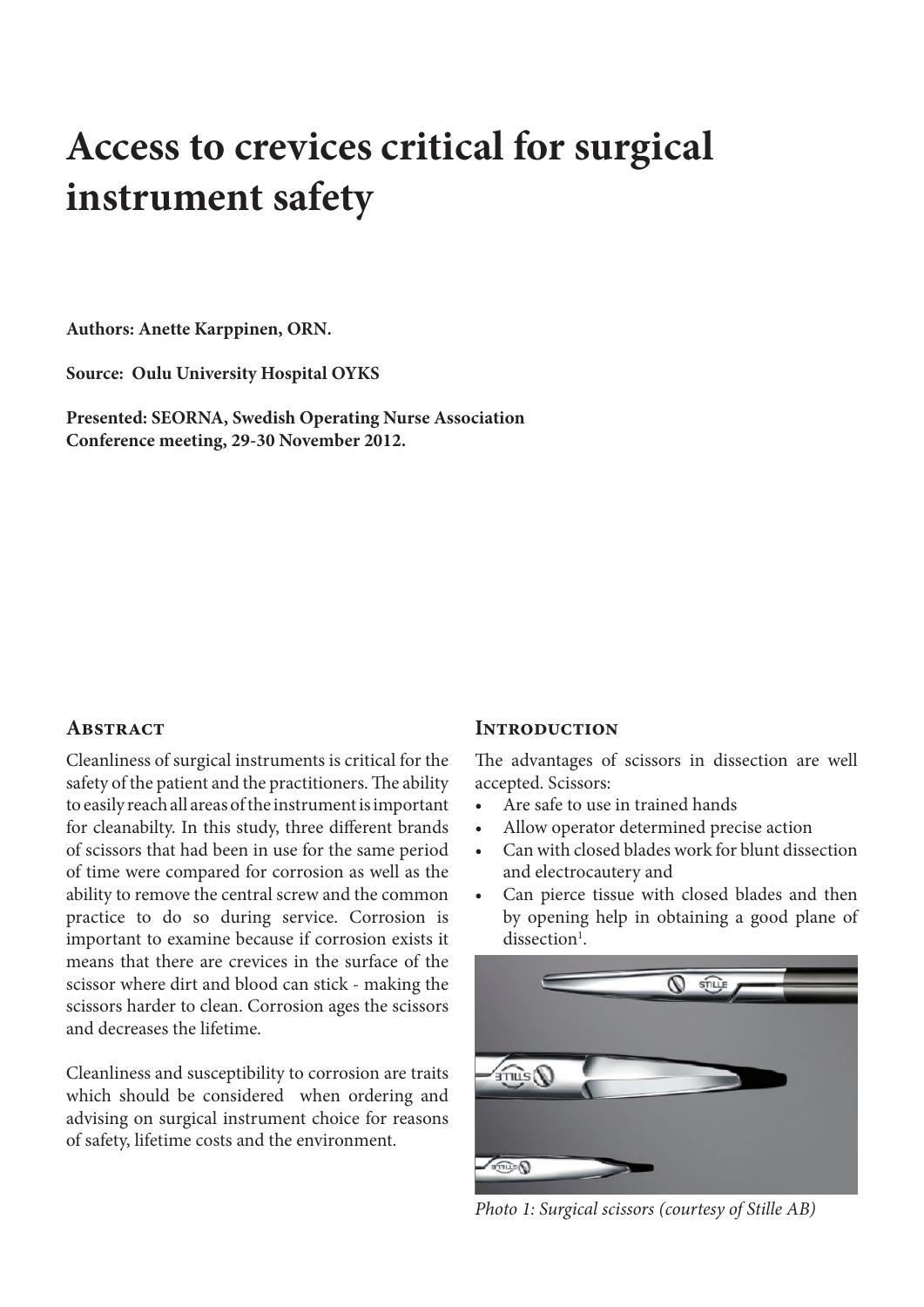# **Purpose**

The purpose of this study was to examine cleanability at the scissors joint as well as any corrosion at the scissors joint, as ultimaltely these factors can affect the safety and lifetime of the instrument.

# **METHODS**

At a Scandinavian surgical center the sterilization staff picked 3 different brands of scissors that were known to be 2 years old. The joint area of various brands of surgical scissors (new and 2 years old) were then examined by the staff. These same scissors were professionally photographed.

Comparison was made for

- 1. Ability to remove joint screw for cleaning
- 2. Availability of service
- 3. Roughness of the area surrounding the central screw (smooth - easy to clean; rough-harder to clean)

# **Results**

Three re-usable European brand scissors were chosen (2 German, 1 Swedish). Only one brand (brand A) as part of normal service removed the central screw and so exposed the entire area under the joint for service. On further examination, the brand A scissor was also the only one that in fact did have a completely smooth area with no signs of corrosion under the joint.



*Photo 2 : Cleanability at joint (fulcrum)*



*Photo 3 : Corrosion2*



*Photo 4: New brand A scissors courtesy of Stille AB*

| <b>CLEANABILITY TRAIT</b>                                | <b>BRAND A</b> | <b>BRAND B</b> | <b>BRAND C</b> |
|----------------------------------------------------------|----------------|----------------|----------------|
| Able to remove central screw                             | Yes            | N <sub>0</sub> | No             |
| Service available (to mantain smooth cleanable surfaces) | Yes            | N <sub>0</sub> | N <sub>0</sub> |
| Rough area or signs of corrosion                         | No             | Yes            | Yes            |

*Results table: Cleanability of 3 common scissor brands (all European)*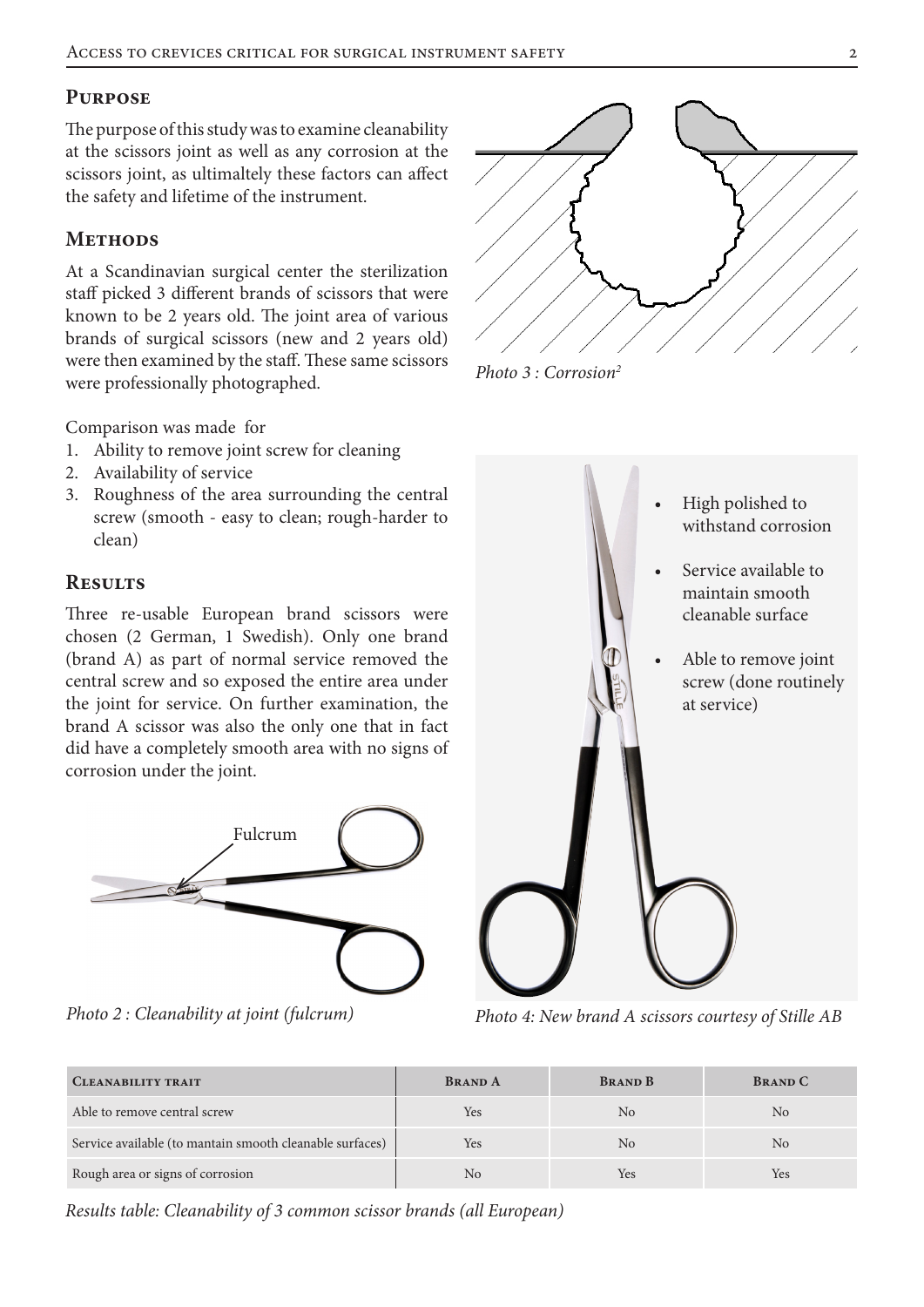

*Photo 5: Brand A scissors with joint screw normally at service*

## **Discussion**

#### **Safety**

Cleanliness and sterility of instruments in the paramount concern of all who support the operating theatre.

Theoretically one would expect then that all critical instruments with movable parts would have the possibility to be dismantled both for cleaning and for inspection of the surfaces to ensure that they remain smooth (and easily cleanable).

Examination of commonly used operating room scissors reveals that one brand has a removable screw to facilitate service to these hard to reach areas between the blades. Removing the central screw during service is important because it allows for full cleaning and service of the area of the scissor joint and allows for accurate alignment after sharpening. This allows:

- 1. Blades to be sharpened many times and then realigned which increases scissors lifetime as the scissors can be sharpened more times. One can imagine that with other scissors after several sharpenings the blades will be far apart, and will not meet close enough for a good cut. If one cannot unscrew the central screw and re-adjust the blades (or can but do not do so as part of normal service) then the operating room staff will reject these scissors as they will cut poorly.
- 2. Blades surface to be fully resurfaced which removes crevices where pockets of dirt might hide.



*Photo 6: Other brand (2 years old)*